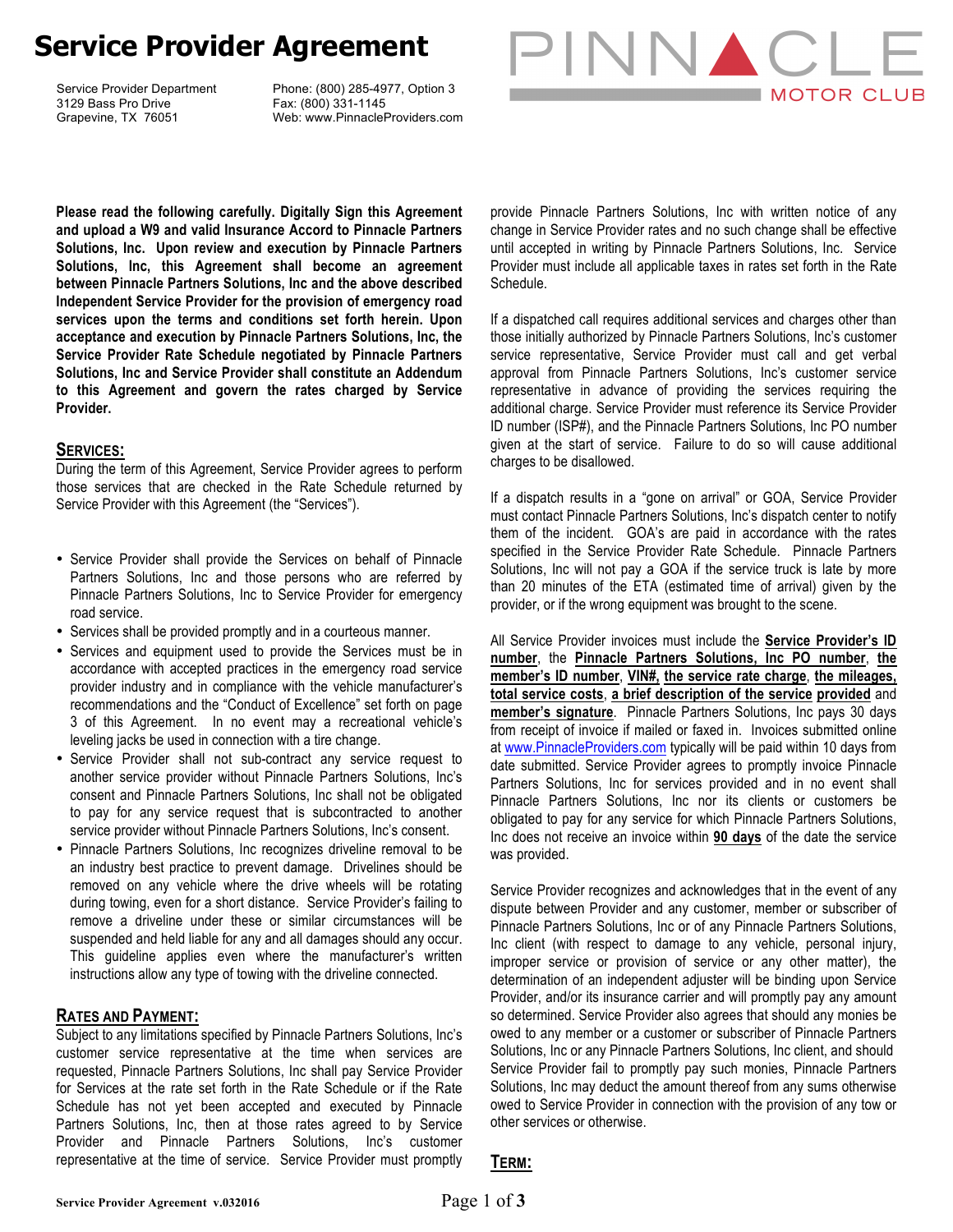The term of this Agreement shall commence on the date of acceptance by Pinnacle Partners Solutions, Inc and shall continue for a period of 1 year and from year to year thereafter; provided that either party may terminate this Agreement at any time upon delivery of written notice to the other party.

### **INDEMNIFICATION:**

Service Provider agrees to indemnify and hold harmless Pinnacle Partners Solutions, Inc, Pinnacle Partners Solutions, Inc's clients and customers and their respective affiliates, shareholders, directors, officers and employees from and against any and all claims, demands, suits, liabilities and any costs or expenses, including reasonable attorneys' fees, incurred with respect to, or arising out of, any actions or inactions, negligence or willful misconduct on the part of Service Provider, its employees, agents or subcontractors.

# **INSURANCE:**

Service Provider agrees to maintain the following minimum levels of insurance from an insurance carrier(s) with at least a B+ rating from A.M. Best Company:

**General Liability:** \$100,000/\$300,000 bodily injury & \$75,000 property damage

**Automobile Liability:** \$100,000/\$300,000 bodily injury & \$75,000 property damage

**On-Hook Coverage & Garage Keepers Liability:**\$75,000 per vehicle.

Service Provider shall provide Pinnacle Partners Solutions, Inc with a certificate(s) of insurance for all required insurance which name Pinnacle Partners Solutions, Inc as an additional insured and shall provide that all insurance shall be primary to the additional insured and shall provide for not less than 30 days written notice to Pinnacle Partners Solutions, Inc in the event the insurance policy is cancelled or is due to expire. If Service Provider's insurance policy does not cover the full amount of a claim, Service Provider shall pay the remaining amount.

### **LICENSES AND PERMITS:**

Service Provider shall maintain and shall provide Pinnacle Partners Solutions, Inc with copies of any applicable licenses and or permits required by state or local authorities to do business as a tow or wrecker operator or provider of any of the services checked in the Rate Schedule.

### **INDEPENDENT CONTRACTOR:**

The relationship between Pinnacle Partners Solutions, Inc and the Service Provider shall be one of independent contractors, and not one of joint venture, partnership or employment, and nothing in this Rate Agreement shall be construed to create any relationship other than independent contractors between the parties hereto.

# **ADDITIONAL TERMS AND PROVISIONS:**

- a) Service Provider understands that this Agreement is non-exclusive and that Pinnacle Partners Solutions, Inc has or may enter into similar agreements with other service providers that operate in the same area as Service Provider.
- b) Service Provider shall abide by all federal, state and local laws, regulations and requirements that apply to this Agreement and the services provided by Service Provider.
- c) Service Provider agrees to maintain as confidential and not to disclose any customer information, including but not limited to the name, address, phone number, identification number, account number and any other information associated with a particular customer, and such information may only be used for purposes of this Agreement.
- d) Service Provider agrees to charge contracted rate for any member out of pocket expenses.
- e) This Agreement may not be assigned by Service Provider without the written consent of Pinnacle Partners Solutions, Inc.
- f) Any judicial determination that any portion of this Agreement is unlawful or unenforceable shall not affect the validity or enforceability of the remaining provisions.
- g) This Agreement constitutes the entire agreement between the parties and may not be amended or revised except in writing signed by the parties.
- h) The failure of either party to enforce at any time or for any period of time, the provisions of this Agreement shall not be construed as a waiver of such provisions or of the right of such party to enforce each and every such provision.
- i) Neither this Agreement nor its terms will be construed against any party by reason of its participation in the drafting or preparation of this Agreement.
- j) All notice provided hereunder by either party shall be deemed effective upon receipt by the other party by mail, overnight delivery or facsimile at the address or facsimile number provided above.